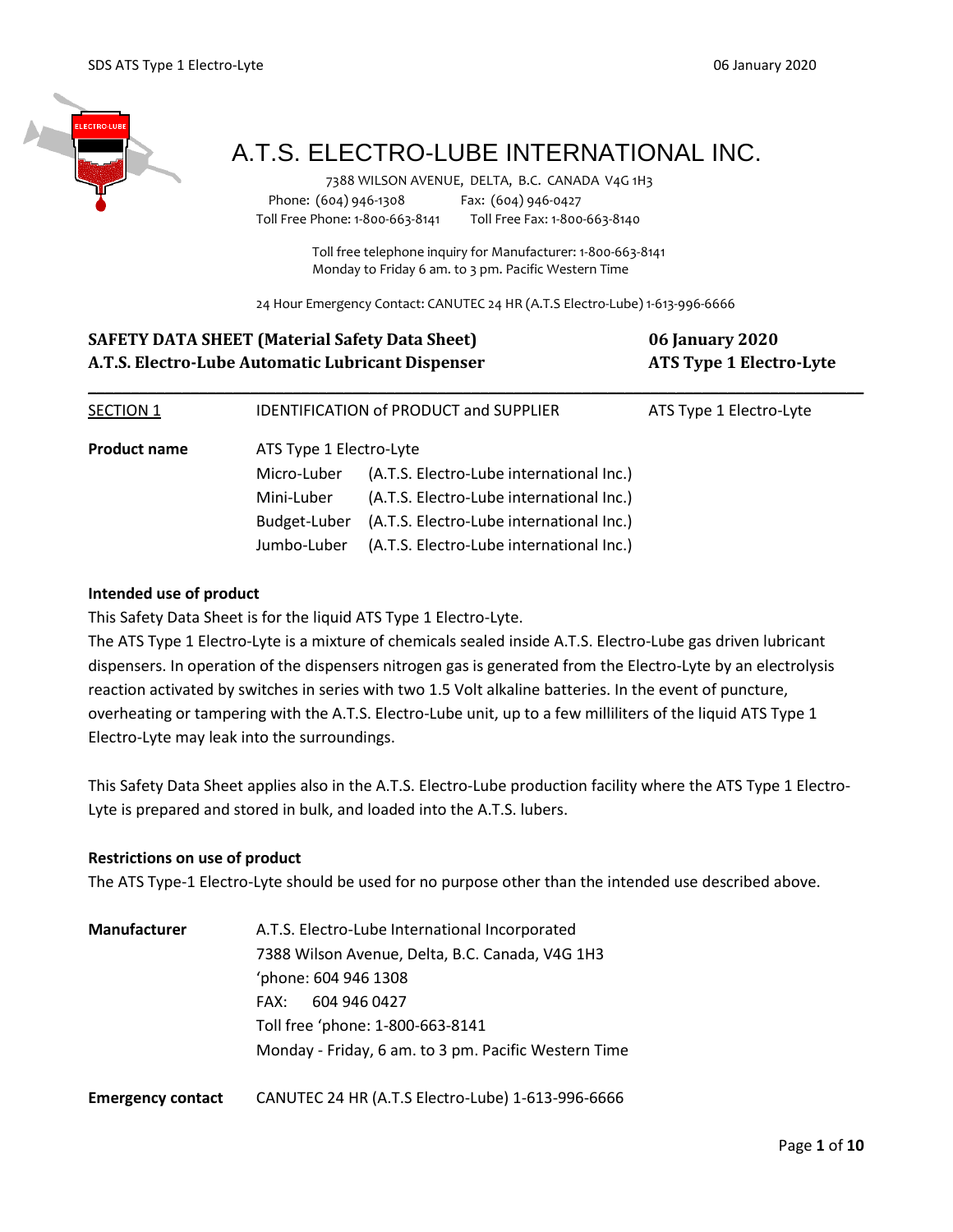| <b>SECTION 2</b>                |                                                                               | HAZARD(s) IDENTIFICATION                                                | ATS Type 1 Electro-Lyte                                                      |  |
|---------------------------------|-------------------------------------------------------------------------------|-------------------------------------------------------------------------|------------------------------------------------------------------------------|--|
| <b>GHS classification</b>       |                                                                               | Acute toxicity 3.                                                       | Acute toxicity estimate (ATE) = 64 LD $_{50}$ rat.                           |  |
| <b>Hazard category</b>          |                                                                               | 3                                                                       |                                                                              |  |
| <b>Signal word</b>              |                                                                               | Danger                                                                  |                                                                              |  |
| <b>Hazard statements</b>        |                                                                               | H301+H311+H331. Toxic if swallowed, in contact with skin or if inhaled. |                                                                              |  |
|                                 |                                                                               |                                                                         | H401. Toxic to aquatic life, with long lasting effects. Category 2.          |  |
| <b>Hazard pictograms</b>        |                                                                               |                                                                         |                                                                              |  |
|                                 |                                                                               |                                                                         |                                                                              |  |
|                                 | TOXIC MIXTURE Sodium azide                                                    |                                                                         |                                                                              |  |
|                                 |                                                                               |                                                                         |                                                                              |  |
|                                 |                                                                               |                                                                         |                                                                              |  |
| <b>Precautionary statements</b> |                                                                               |                                                                         | In the event of puncture, overheating or tampering with the                  |  |
|                                 |                                                                               |                                                                         | A.T.S. Electro-Lube unit, up to a few milliliters of the liquid              |  |
|                                 |                                                                               |                                                                         | ATS Type 1 Electro-Lyte may leak into the surroundings.                      |  |
|                                 |                                                                               |                                                                         | Contact of ATS Type 1 Electro-Lyte with copper, lead, mercury, gold, silver, |  |
|                                 |                                                                               |                                                                         | their alloys and compounds may form explosive metal azides.                  |  |
|                                 |                                                                               |                                                                         | Contact of ATS Type 1 Electro-Lyte with acids liberates highly toxic         |  |
|                                 |                                                                               |                                                                         | hydrogen azide gas [Threshold Limit Value (TLV) = 0.1 ppm (vol)].            |  |
| <b>Prevention</b>               |                                                                               |                                                                         |                                                                              |  |
|                                 | Avoid contact with skin.                                                      |                                                                         |                                                                              |  |
| P261.                           |                                                                               | Avoid breathing mist and vapour.                                        |                                                                              |  |
| P264.                           |                                                                               | Wash exposed areas thoroughly after handling.                           |                                                                              |  |
| P270.                           | Do not eat, drink or smoke when handling this product.                        |                                                                         |                                                                              |  |
| P273.                           | Avoid release to the environment.                                             |                                                                         |                                                                              |  |
| P280.                           | Wear protective gloves (nitrile rubber) and eye protection (goggles).         |                                                                         |                                                                              |  |
| Response                        |                                                                               |                                                                         |                                                                              |  |
| P301+P310.                      |                                                                               |                                                                         | IF SWALLOWED. Immediately call a POISON CENTRE or doctor.                    |  |
| P330.                           | IF SWALLOWED. Rinse mouth.                                                    |                                                                         |                                                                              |  |
| P302+P352.                      | IF ON SKIN. Wash with plenty of water.                                        |                                                                         |                                                                              |  |
| P304+P340.                      | IF INHALED. Remove person to fresh air.                                       |                                                                         |                                                                              |  |
| P361+P364.                      | Take off immediately all contaminated clothing and wash it before reuse.      |                                                                         |                                                                              |  |
| P391.                           | Collect spillage.                                                             |                                                                         |                                                                              |  |
| <b>Storage</b>                  |                                                                               |                                                                         |                                                                              |  |
| P403.                           |                                                                               | Store in a well-ventilated place.                                       |                                                                              |  |
| Disposal                        |                                                                               |                                                                         |                                                                              |  |
| P501.                           | Dispose according to local, regional, national and international regulations. |                                                                         |                                                                              |  |
|                                 |                                                                               |                                                                         |                                                                              |  |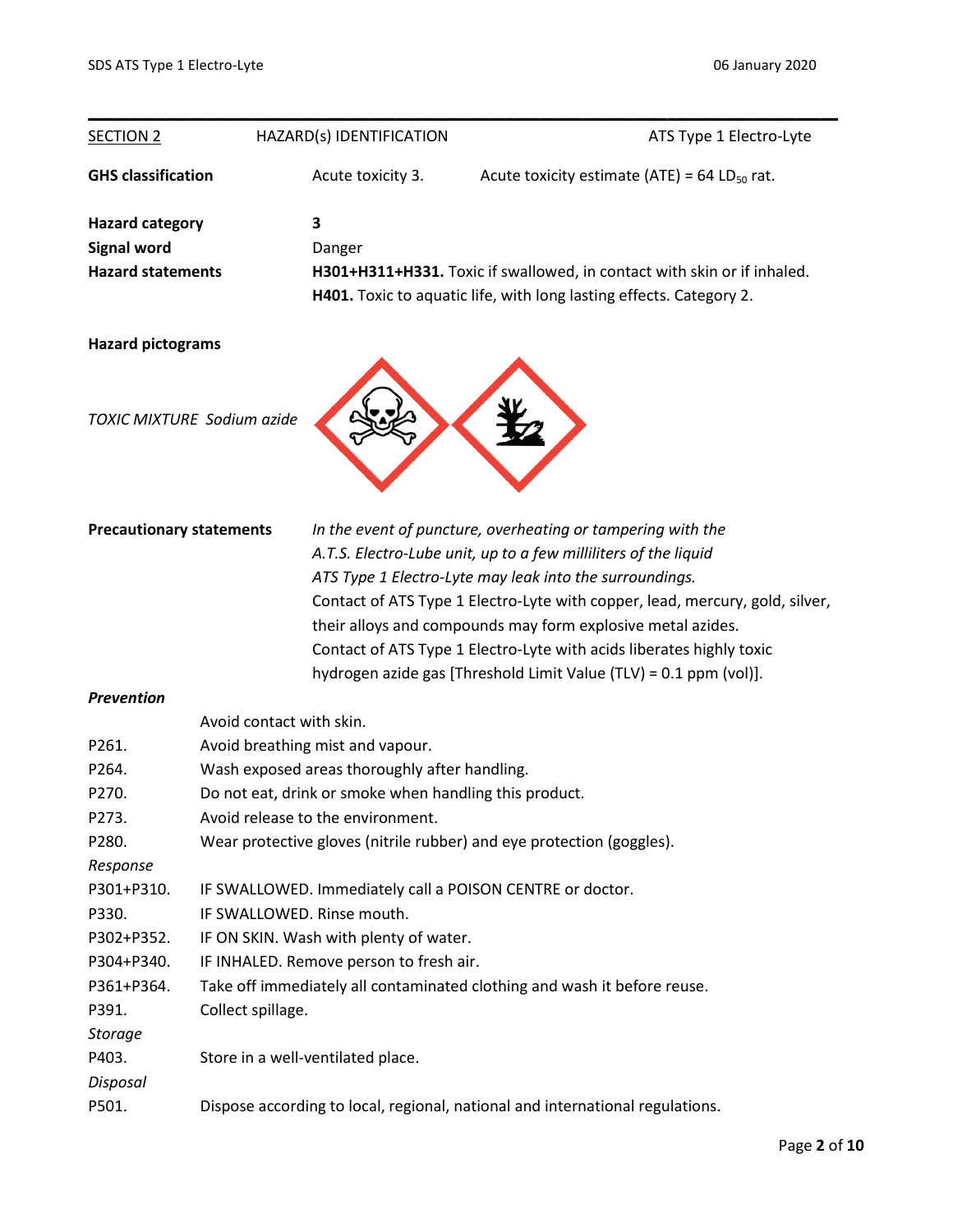| ATS Type 1 Electro-Lyte                                    |
|------------------------------------------------------------|
|                                                            |
| Concentration<br>$LD_{50}$ Oral<br><b>Species</b><br>mg/kg |
| 27<br>Rat                                                  |
| 854<br>Rat                                                 |
| 14500<br>Rat                                               |
| 4000<br>Rat                                                |
| Rat<br>4700                                                |
| 12565<br>Rat                                               |
| <b>NA</b><br><b>NR</b>                                     |
| 64<br>Rat                                                  |
|                                                            |

NS = Not specified. These ingredients have acute toxicity in or above the range of GHS Category 5 and may present a danger to vulnerable populations in some circumstances.

ATE = Acute toxicity, NA = Not applicable, NR = Not regulated

Total mass of ATS Type 1 Electro-Lyte per gas driven Electro-Lube unit.

Micro-Luber=13 gram. Mini-Luber=13 gram. Budget-Luber=27 gram. Jumbo-Luber=40 gram

SECTION 4 FIRST-AID MEASURES **ATS Type 1 Electro-Lyte** 

*Show this safety data sheet to medical personnel in attendance.*

\_\_\_\_\_\_\_\_\_\_\_\_\_\_\_\_\_\_\_\_\_\_\_\_\_\_\_\_\_\_\_\_\_\_\_\_\_\_\_\_\_\_\_\_\_\_\_\_\_\_\_\_\_\_\_\_\_\_\_\_\_\_\_\_\_\_\_\_\_\_\_\_\_\_\_\_\_\_\_\_\_\_\_\_\_\_\_\_\_\_\_ **\_\_\_\_\_\_\_\_\_\_\_\_\_\_\_\_\_\_\_\_\_\_\_\_\_\_\_\_\_\_\_\_\_\_\_\_\_\_\_\_\_\_\_\_\_\_\_\_\_\_\_\_\_\_\_\_\_\_\_\_\_\_\_\_\_\_\_\_\_\_\_\_\_\_\_\_\_\_\_\_\_\_\_\_\_\_\_\_\_\_\_**

### *Most important symptoms/effects acute and delayed*

|                             | Irritant effects, cough, headache, bloodshot eyes, nausea, vomiting, dizziness,<br>convulsions, shortness of breath, CNS disorders, kidney damage, circulatory collapse,<br>collapse, unconsciousness. |
|-----------------------------|--------------------------------------------------------------------------------------------------------------------------------------------------------------------------------------------------------|
| <b>Treatment</b>            |                                                                                                                                                                                                        |
| <b>Eye Contact</b>          | Irrigate with water for at least 15 minutes. Get medical aid.                                                                                                                                          |
|                             | Remove contact lenses and continue irrigation with water for 15 minutes.                                                                                                                               |
| <b>Skin Contact</b>         | Wash thoroughly with water, then with soap and water. Get medical aid.                                                                                                                                 |
|                             | Remove contaminated clothing. Wash clothing before re-use.                                                                                                                                             |
| <b>Inhalation</b>           | Remove to fresh air. If victim is unconscious give artificial respiration. Get medical aid.                                                                                                            |
| Ingestion                   | Get medical aid immediately. Call a poison centre.                                                                                                                                                     |
|                             | Do not give anything by mouth to an unconscious person.                                                                                                                                                |
|                             | If victim is conscious, rinse the mouth with water.                                                                                                                                                    |
| <b>First-aid responders</b> | Personal protective equipment is recommended.                                                                                                                                                          |
| <b>Symptoms</b>             |                                                                                                                                                                                                        |
| Eye contact                 | Irritation, bloodshot eyes, blurred vision.                                                                                                                                                            |
| <b>Skin contact</b>         | Irritation. Absorption through skin cause azide poisoning, which typically begins with                                                                                                                 |
|                             | bloodshot eyes, then leads progressively to headache, dizziness, nausea and collapse.                                                                                                                  |
| <b>Inhalation</b>           | Vapour or mist may irritate respiratory tract. Continuous inhalation of vapour over                                                                                                                    |
|                             | several hours gives mild symptoms of azide poisoning. Inhalation of mist could have                                                                                                                    |
|                             | severe effects similar to ingestion.                                                                                                                                                                   |
| Ingestion                   | Immediate effects of azide poisoning:                                                                                                                                                                  |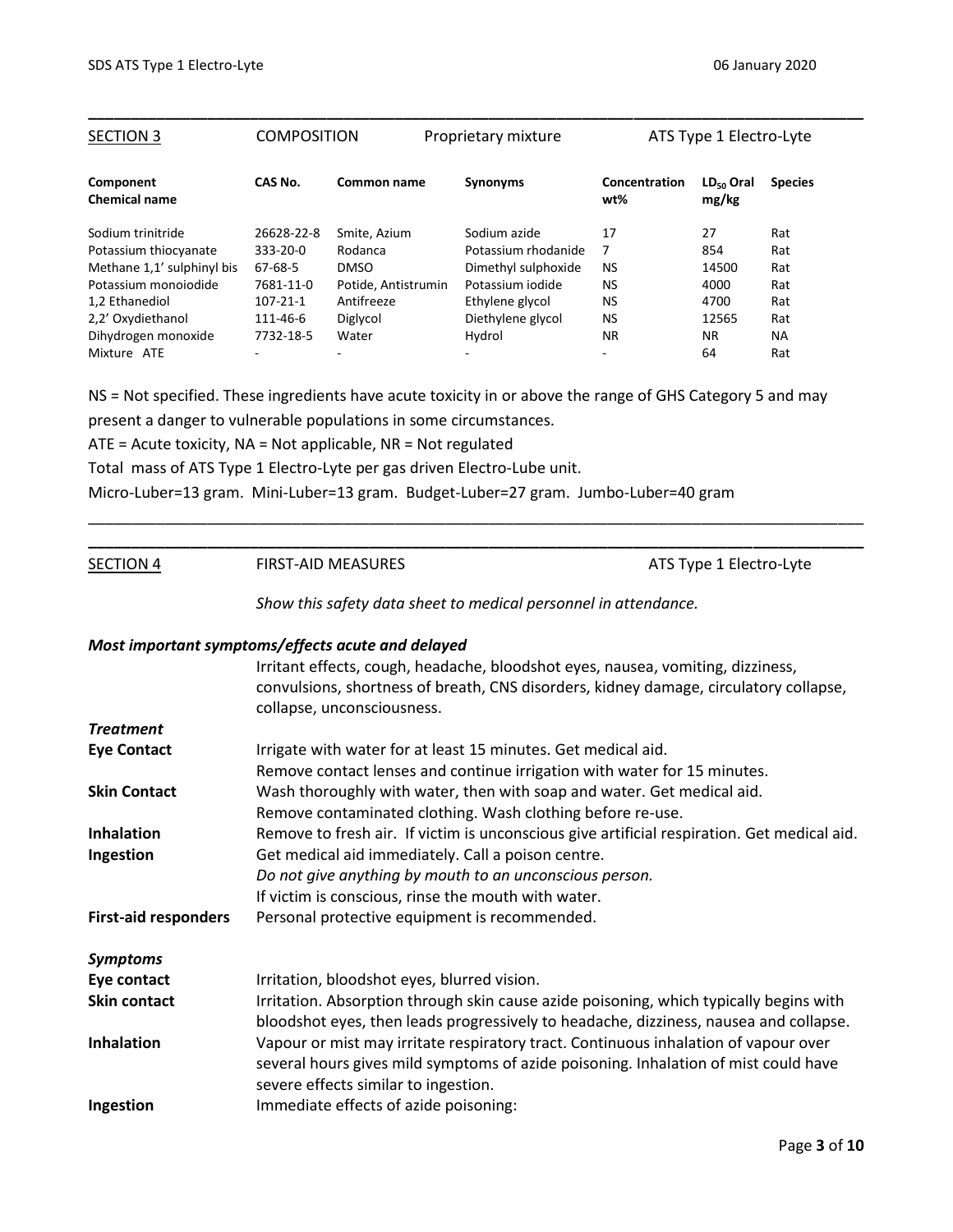|                                                                                                               | Headache, nausea, vomiting, convulsion, collapse.                                                   |                                                                                |
|---------------------------------------------------------------------------------------------------------------|-----------------------------------------------------------------------------------------------------|--------------------------------------------------------------------------------|
| Repeated small exposures to ATS Type 1 Electro-Lyte may have the chronic effects of<br><b>Chronic effects</b> |                                                                                                     |                                                                                |
|                                                                                                               |                                                                                                     | its components, including dermatitis, headache, weakness, confusion and kidney |
|                                                                                                               | problems.                                                                                           |                                                                                |
|                                                                                                               | Indication of immediate medical attention and special treatment needed                              |                                                                                |
|                                                                                                               | If swallowed call a poison centre and get immediate medical attention.                              |                                                                                |
| Patients/victims should be monitored for pulmonary edema, hypotension, shock,                                 |                                                                                                     |                                                                                |
|                                                                                                               | seizure, acidosis and kidney damage, then treated as necessary.                                     |                                                                                |
|                                                                                                               |                                                                                                     |                                                                                |
| <b>SECTION 5</b>                                                                                              | FIRE-FIGHTING MEASURES                                                                              | ATS Type 1 Electro-Lyte                                                        |
| <b>Extinguishing media</b>                                                                                    | Dry chemical or Class D.                                                                            |                                                                                |
|                                                                                                               | Unsuitable extinguishing mediaWater, standard foam, carbon dioxide.                                 |                                                                                |
|                                                                                                               |                                                                                                     | Under combustion conditions water may react with sodium azide to produce       |
|                                                                                                               | explosive hydrogen and/or toxic hydrogen azide gas.                                                 |                                                                                |
|                                                                                                               |                                                                                                     |                                                                                |
| <b>Specific hazards</b>                                                                                       |                                                                                                     | Temperature above 60 °C below ca. 150 °C – slow decomposition to nitrogen.     |
|                                                                                                               |                                                                                                     | Temperature above 150 °C - evaporation of water, dimethyl sulphoxide and       |
|                                                                                                               |                                                                                                     | ethylene glycol, then rapid smooth decomposition of dry material to give toxic |
|                                                                                                               | fumes.                                                                                              |                                                                                |
|                                                                                                               |                                                                                                     | Oxidative decomposition (burning) above 150 °C gives sulphur dioxide,          |
|                                                                                                               |                                                                                                     | nitrogen oxide, formaldehyde, methyl mercaptan, carbon monoxide, hydrogen      |
|                                                                                                               | cyanide, hydrogen iodide, sodium oxide and potassium oxide.                                         |                                                                                |
|                                                                                                               |                                                                                                     |                                                                                |
|                                                                                                               | Special protective equipment and precautions for fire fighters                                      |                                                                                |
|                                                                                                               |                                                                                                     | In event of fire [sustained by external source] wear full protective           |
|                                                                                                               |                                                                                                     | clothing and NIOSH or EN approved self-contained breathing apparatus.          |
|                                                                                                               |                                                                                                     |                                                                                |
| <b>SECTION 6</b>                                                                                              | ACCIDENTAL RELEASE MEASURES                                                                         | ATS Type 1 Electro-Lyte                                                        |
|                                                                                                               | Personal precautions, protective equipment and emergency procedures                                 |                                                                                |
|                                                                                                               | The type of protective equipment must be selected according to the concentration and                |                                                                                |
|                                                                                                               | amount of the dangerous substance at the specific workplace.                                        |                                                                                |
| <b>Eyes</b>                                                                                                   | Chemical safety goggles or full face shield.                                                        |                                                                                |
| <b>Skin</b>                                                                                                   | Apron or coveralls, gloves - nitrile rubber, chemical-resistant foot-ware.                          |                                                                                |
| Respiration                                                                                                   | An air-purifying chemical cartridge respirator is adequate for most conditions.                     |                                                                                |
|                                                                                                               | Maintain good ventilation.                                                                          |                                                                                |
|                                                                                                               | <b>CAUTION.</b> In the event of acidification of the ATS Type 1 Electro-Lyte a NIOSH or EN approved |                                                                                |
|                                                                                                               | self-contained breathing apparatus is required to prevent poisoning by hydrogen azide gas           |                                                                                |
|                                                                                                               |                                                                                                     |                                                                                |
|                                                                                                               | $[TLV = 0.1 ppm(vol)].$                                                                             |                                                                                |
|                                                                                                               | In case of temperature above 100 $^{\circ}$ C [e.g. in a fire] see SECTIONS 5 and 10.               |                                                                                |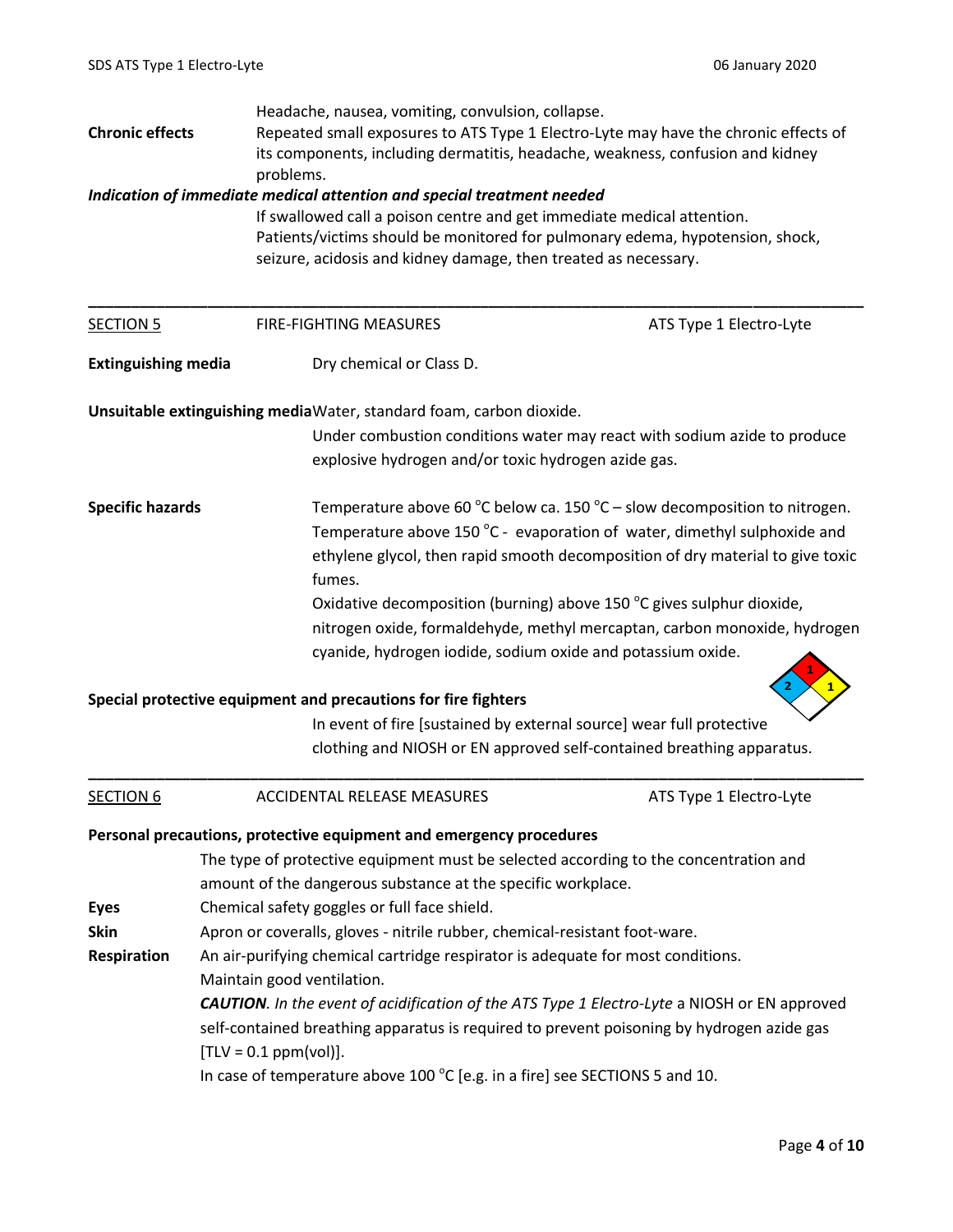## **Environmental precautions** Avoid discharge into drains, surface and ground water. **Methods and materials for containment and cleaning up** Wear appropriate protective equipment [see above]. Use only non-metallic containers. Avoid contact with acids and with metals. Absorb in non-combustible porous medium [e.g. Vermiculite] with a mild alkali e.g. sodium bicarbonate or carbonate [i.e. baking or washing soda]. Dispose of absorbed material as a hazardous waste, according to local regulations. **\_\_\_\_\_\_\_\_\_\_\_\_\_\_\_\_\_\_\_\_\_\_\_\_\_\_\_\_\_\_\_\_\_\_\_\_\_\_\_\_\_\_\_\_\_\_\_\_\_\_\_\_\_\_\_\_\_\_\_\_\_\_\_\_\_\_\_\_\_\_\_\_\_\_\_\_\_\_\_\_\_\_\_\_\_\_\_\_\_\_\_** SECTION 7 **HANDLING AND STORAGE A.T.S. Electro-Lube units Handling precautions.** Do not puncture or tamper with the ATS luber units. In the event of a leak of the ATS Type 1 Electro-Lyte gel or liquid: Wear protective clothing (gloves, coveralls, goggles). Avoid personal contact with the Electro-Lyte. Avoid contact of the Electro-Lyte with acids, heavy metals and their salts. Absorb into a non-combustible material with a mild alkali (e.g. baking soda). Dispose as a hazardous waste. Do not eat, drink or smoke in work areas. Wash hands after use. Remove contaminated clothing and protective equipment before entering eating areas. **Storage and incompatibilities**. Store the ATS luber units in general warehouse at temperature below 40  $^{\circ}$ C. Store away from acids and heavy metal (copper, gold, lead, mercury, silver) salts, in case of breakage and contamination of the ATS Type 1 Electro-Lyte.

Avoid storage with incompatible substances such as those listed in Section 10.

### **Special handling precautions for A.T.S. Electro-Lube units** Mone.

### SECTION 8 EXPOSURE CONTROLS/PERSONAL PROTECTION ATS Type 1 Electro-Lyte

**\_\_\_\_\_\_\_\_\_\_\_\_\_\_\_\_\_\_\_\_\_\_\_\_\_\_\_\_\_\_\_\_\_\_\_\_\_\_\_\_\_\_\_\_\_\_\_\_\_\_\_\_\_\_\_\_\_\_\_\_\_\_\_\_\_\_\_\_\_\_\_\_\_\_\_\_\_\_\_\_\_\_\_\_\_\_\_\_\_\_\_**

In its intended use the A.T.S. Electro-Lube unit does not need special exposure controls. *Puncture, overheating or tampering with the unit may release up to a few millilitres of ATS Type 1 Electro-Lyte,* with the following control parameters and protective measures.

|  | <b>Control parameters.</b> |
|--|----------------------------|
|--|----------------------------|

Threshold limit and biological limit values of the toxic components.

| Component                      | CAS No.    | TLV ( $mg/m^3$ ) | $LD_{50}$ (mg/kg) |
|--------------------------------|------------|------------------|-------------------|
| Sodium azide                   | 26628-22-8 | 0.29             | 27                |
| Potassium thiocyanate 333-20-0 |            | 11               | 854               |
| Total Mixture (ATE)            |            |                  | 64                |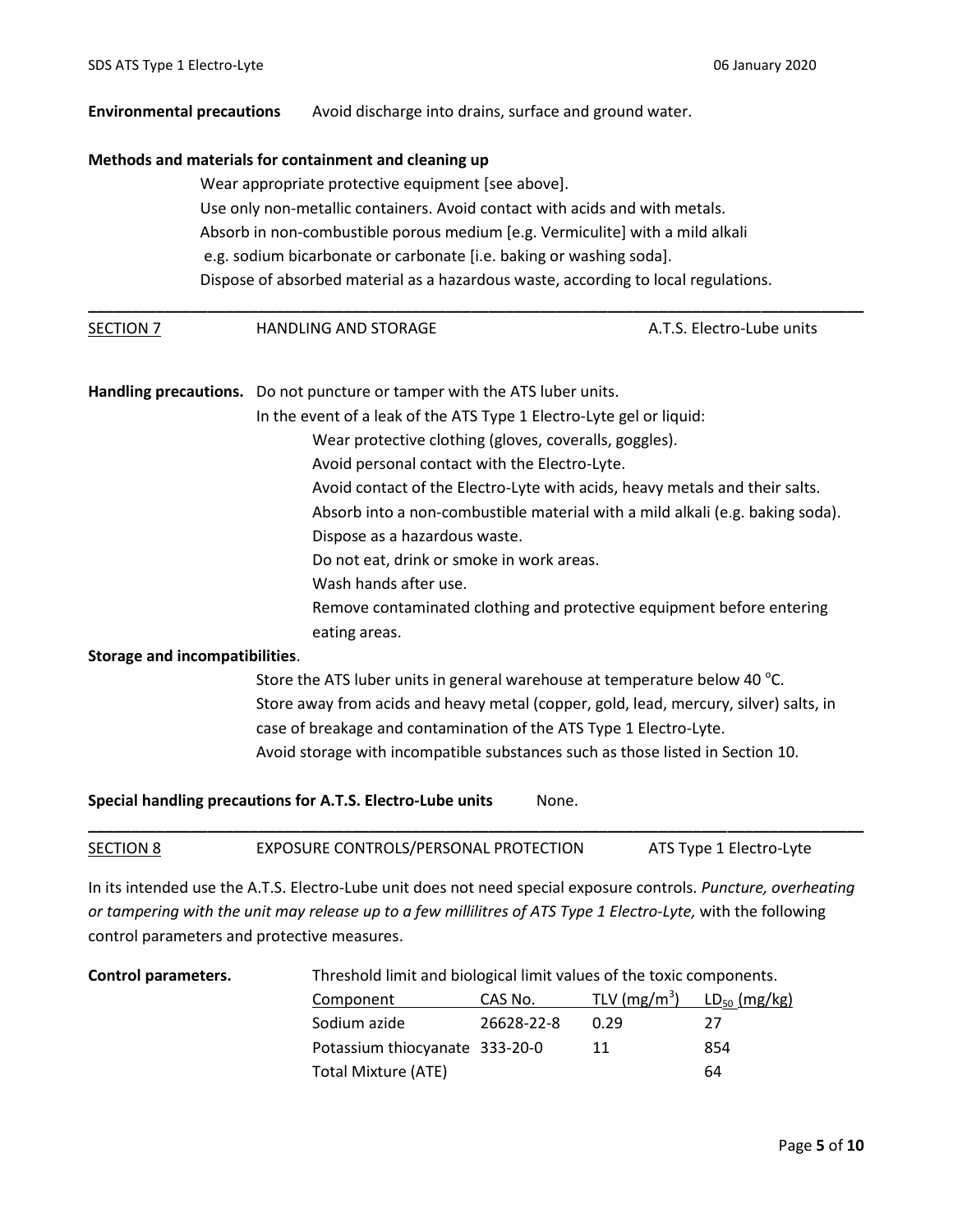| <b>Engineering controls.</b> | Maintain good ventilation (e.g. 10 turnovers/hour).                                  |  |  |
|------------------------------|--------------------------------------------------------------------------------------|--|--|
|                              | Avoid formation of mist or dust.                                                     |  |  |
| Personal protection.         | Avoid contact with skin and eyes and breathing vapours.                              |  |  |
| Eyes.                        | Chemical safety goggles or full face shield.                                         |  |  |
| Skin.                        | Apron or coveralls, gloves - nitrile rubber, chemical-resistant foot-ware.           |  |  |
| Respiration.                 | An air-purifying chemical cartridge respirator is adequate for most conditions.      |  |  |
|                              | <b>CAUTION.</b> In the event of acidification of the ATS Type 1 Electro-Lyte a NIOSH |  |  |
|                              | or EN approved self-contained breathing apparatus is required to prevent             |  |  |
|                              | poisoning by toxic hydrogen azide gas $[TLV = 0.1 ppm(vol)].$                        |  |  |
|                              | In case of temperature above 100 $^{\circ}$ C [e.g. a fire] see SECTIONS 5 and 10.   |  |  |

| <b>SECTION 9</b>                      | PHYSICAL AND CHEMICAL PROPERTIES         | ATS Type 1 Electro-Lyte |
|---------------------------------------|------------------------------------------|-------------------------|
| Appearance                            | Clear, greenish liquid.                  |                         |
| Odour                                 | Faint sulphur smell                      |                         |
| Odour threshold                       | <b>NA</b>                                |                         |
| pH                                    | 9@20°C                                   |                         |
| Melting point/Freezing point          | $-35$ °C (approx).                       |                         |
| Initial boiling point                 | 104 °C @ 101 kPa(abs)                    |                         |
| Boiling range                         | 104 to 200 °C @ 101 kPa(abs)             |                         |
| Flash point                           | Above 85 °C                              |                         |
| Flammability                          | Not flammable                            |                         |
| <b>Explosion limits</b>               | Not applicable                           |                         |
| Vapour pressure                       | 2 kPa @ 20 °C                            |                         |
| Vapour relative density               | 2 (Air = 1)                              |                         |
| Liquid specific gravity               | 1.14 (Water = $1$ )                      |                         |
| Volatiles                             | 80 volume %                              |                         |
| Solubility in water                   | Infinite                                 |                         |
| Evaporation rate                      | As for water (approximate)               |                         |
| Partition coefficient (octanol/water) | $log(K_{ow}) = -2$ @ 20 °C (approximate) |                         |
| Auto-ignition temperature             | Not applicable                           |                         |
| Decomposition temperature             | 150 °C (approximate)                     |                         |
| Viscosity                             | 10 cP @ 20 $^{\circ}$ C (approximate)    |                         |

SECTION 10 STABILITY AND REACTIVITY SECTION 10

**Reactivity** Reacts with acids to form toxic hydrogen azide gas (TLV = 0.1 ppmV). Reacts with heavy metals (e.g. Cu,Pb,Hg,Ag,Au) as well as their alloys (e.g. brass) and rapidly with their salts to form explosive metal azides. Reacts with strong oxidants, hypochlorites, chlorinated solvents, carbon disulphide, acyl/arly halides and metal alkoxides.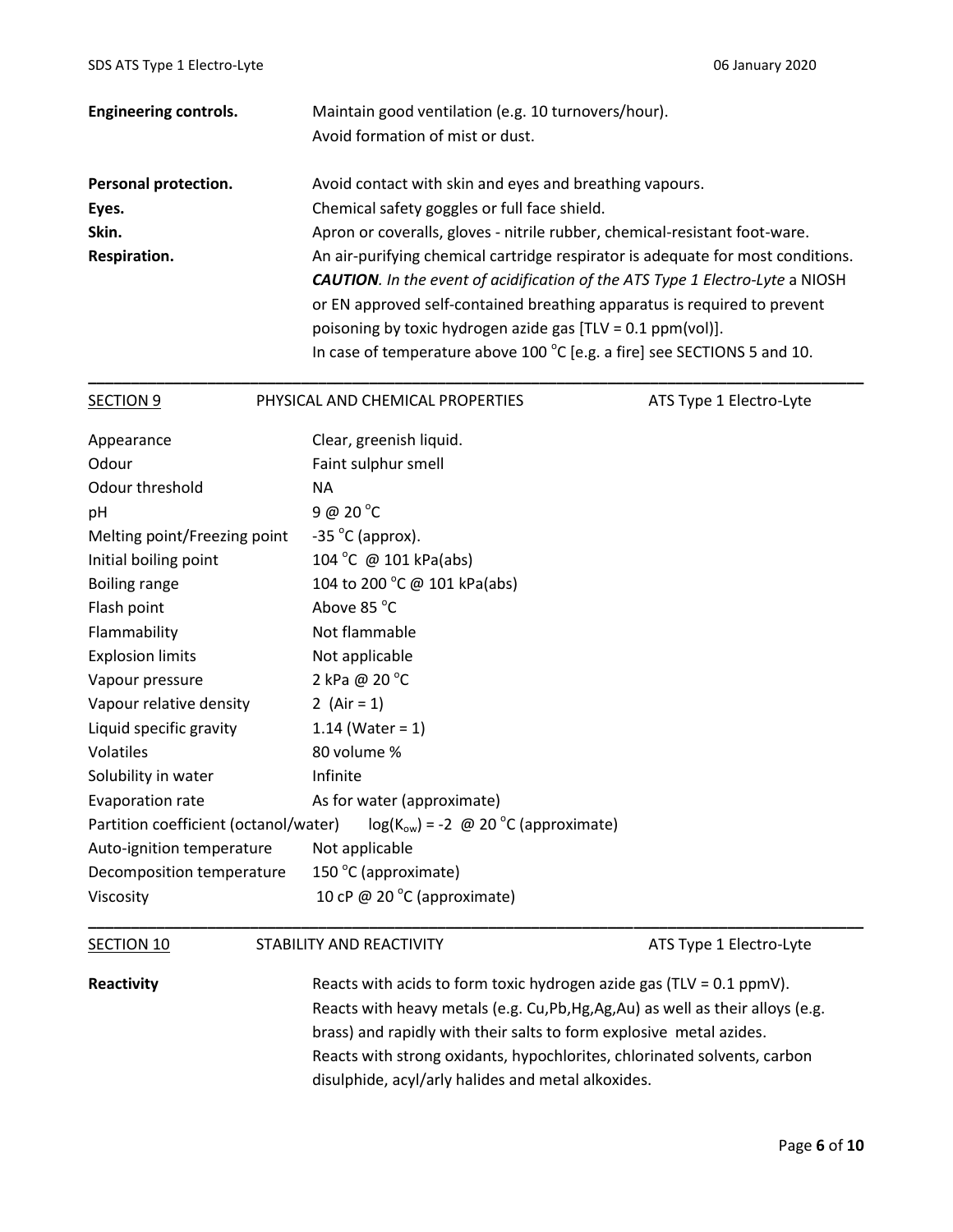| Chemical stability.          |                                | Stable under normal ambient conditions.                                            |                                                                                   |  |  |
|------------------------------|--------------------------------|------------------------------------------------------------------------------------|-----------------------------------------------------------------------------------|--|--|
| <b>Hazardous reactions.</b>  |                                | Reacts with acids to form toxic hydrogen azide gas (TLV = $0.1$ ppmV).             |                                                                                   |  |  |
|                              |                                | Hydrogen azide is rapidly released at pH below about 5 at 20 °C.                   |                                                                                   |  |  |
|                              |                                |                                                                                    | Reacts slowly with heavy metals (e.g. Cu, Pb, Hg, Ag, Au) as well as their alloys |  |  |
|                              |                                | (e.g. brass) and rapidly with their salts at 20 °C to form explosive metal azides. |                                                                                   |  |  |
|                              |                                | Reaction with strong oxidants may produce violent gas evolution.                   |                                                                                   |  |  |
|                              |                                | Reactions with hypochlorites, chlorinated solvents, carbon disulphide, acyl/aryl   |                                                                                   |  |  |
|                              |                                | halides and metal alkoxides can produce dangerously unstable products.             |                                                                                   |  |  |
| <b>Conditions to avoid.</b>  | Temperatures above 100 °C      |                                                                                    |                                                                                   |  |  |
|                              | Contact with acids.            |                                                                                    |                                                                                   |  |  |
|                              |                                | Contamination by heavy metals (e.g. Cu,Pb,Hg,Ag,Au) or their salts.                |                                                                                   |  |  |
|                              |                                | Contact with strong oxidants, hypochlorites, chlorinated solvents, carbon          |                                                                                   |  |  |
|                              |                                | disulphide, acyl/aryl halides and metal alkoxides.                                 |                                                                                   |  |  |
| Incompatible materials.      |                                | Acids, heavy metals (e.g. Cu, Pb, Hg, Ag, Au) their alloys and compounds, strong   |                                                                                   |  |  |
|                              |                                |                                                                                    | oxidants, chlorinated solvents, carbon disulphide, acyl/aryl halides and metal    |  |  |
|                              | alkoxides.                     |                                                                                    |                                                                                   |  |  |
| <b>Hazardous</b>             |                                | Oxidative decomposition above about 150 °C gives                                   |                                                                                   |  |  |
| decomposition                |                                | sulphur dioxide, nitrogen oxide, formaldehyde,                                     |                                                                                   |  |  |
| products                     |                                | methyl mercaptan, carbon monoxide, hydrogen cyanide,                               |                                                                                   |  |  |
|                              |                                | hydrogen iodide, sodium and potassium oxides.                                      |                                                                                   |  |  |
| <b>Hazardous</b>             |                                |                                                                                    |                                                                                   |  |  |
| polymerization products      | None                           |                                                                                    |                                                                                   |  |  |
| <b>Sensitivity to impact</b> | None                           | <b>Sensitivity to static</b>                                                       | None                                                                              |  |  |
| <b>Rate of burning</b>       | None                           | <b>Explosive power</b>                                                             | None                                                                              |  |  |
| SECTION 11                   | <b>TOXOLOGICAL INFORMATION</b> |                                                                                    | ATS Type 1 Electro-Lyte                                                           |  |  |

The ATS Type 1 Electro-Lyte is absorbed in a sponge which is enclosed in a sealed unit. *Puncture, overheating or tampering with the unit* presents the following health hazards from gel or liquid ATS Type 1 Electro-Lyte. This toxological information applies to the components of the mixture for which data are available.

### **Exposure Effects.**

| <b>Acute toxicity</b>          | GHS Category 3. Acute toxicity estimate of mixture (ATE): $LD_{50} = 64$ mg/kg |
|--------------------------------|--------------------------------------------------------------------------------|
| <b>Skin irritation</b>         | Sodium azide, potassium iodide, ethylene glycol. May cause skin irritation.    |
| Eye damage                     | Causes eye irritation.                                                         |
| Respiratory/skin sensitization | Irritating to skin and upper respiratory tract.                                |
|                                | Liquid mixture is easily absorbed through the skin.                            |
|                                | Prolonged or repeated exposure may cause allergic reactions.                   |
| Carcinogenicity                | IARC. No component of this product present at levels greater than or equal to  |
|                                | 0.1 wt% is identified as a probable, possible or confirmed human carcinogen.   |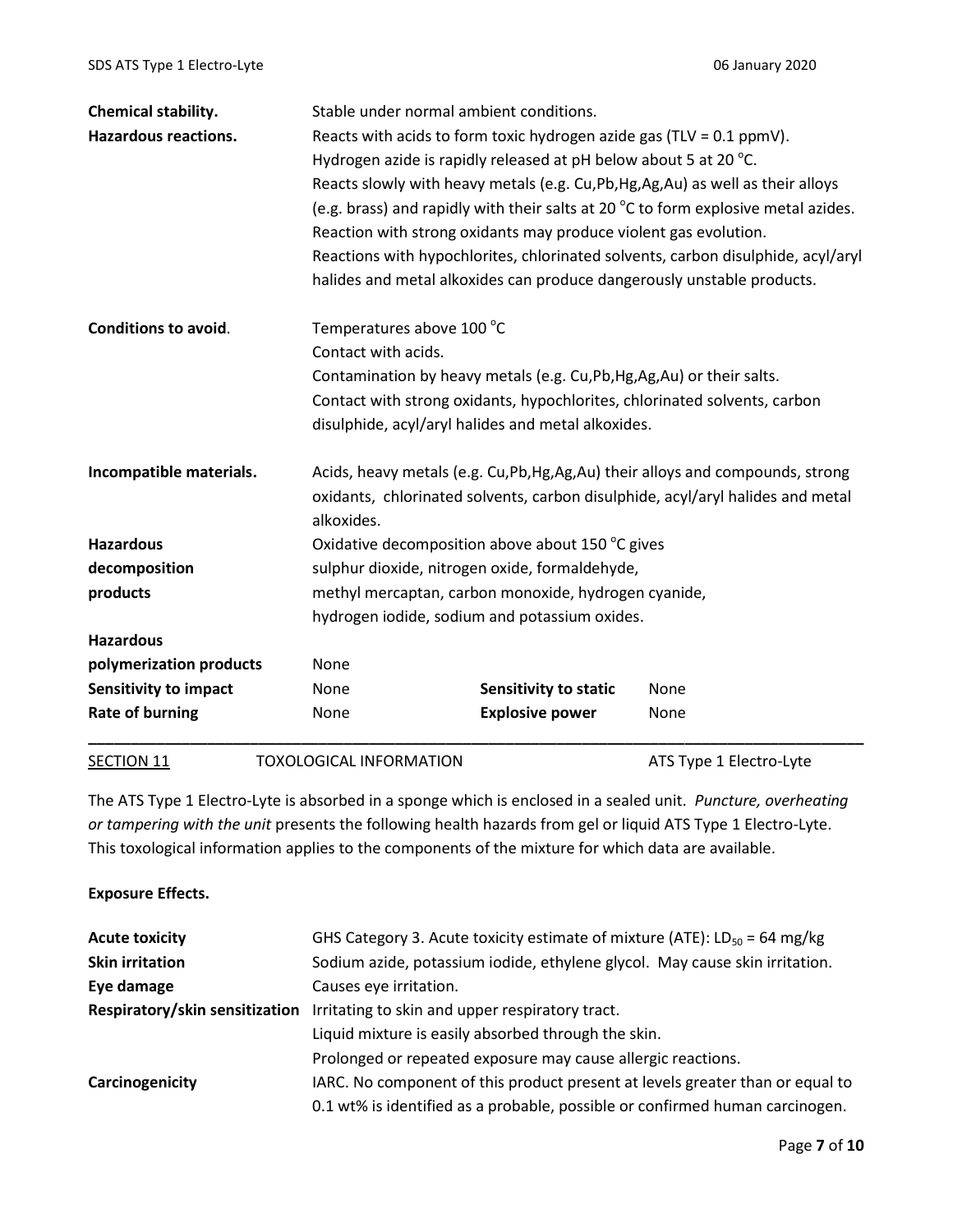| <b>Reproductive toxicity</b>  |                                                                                                                                                        | Reproductive, mutagenic and/or teratogenic effects in rats and in humans have<br>been reported for contact with:                                                                                                                                     |                                                                                     |  |  |  |
|-------------------------------|--------------------------------------------------------------------------------------------------------------------------------------------------------|------------------------------------------------------------------------------------------------------------------------------------------------------------------------------------------------------------------------------------------------------|-------------------------------------------------------------------------------------|--|--|--|
| <b>Germ cell mutagenicity</b> |                                                                                                                                                        | sodium azide, potassium iodide, potassium                                                                                                                                                                                                            |                                                                                     |  |  |  |
| <b>Teratogenicity</b>         |                                                                                                                                                        | thiocyanate, ethylene glycol and dimethyl sulphoxide.                                                                                                                                                                                                |                                                                                     |  |  |  |
| Specific target organ (STOT)  |                                                                                                                                                        | - single exposure. Nerves, heart, brain, thyroid, eye, liver, kidney.<br>- repeated exposure.<br>No data available                                                                                                                                   |                                                                                     |  |  |  |
| Specific target organ (STOT)  |                                                                                                                                                        |                                                                                                                                                                                                                                                      |                                                                                     |  |  |  |
| <b>Aspiration hazard</b>      | No data available                                                                                                                                      |                                                                                                                                                                                                                                                      |                                                                                     |  |  |  |
| Likely routes of exposure     |                                                                                                                                                        | Absorption through the skin, breathing vapour in confined spaces.                                                                                                                                                                                    |                                                                                     |  |  |  |
| <b>Symptoms of exposure</b>   |                                                                                                                                                        |                                                                                                                                                                                                                                                      |                                                                                     |  |  |  |
| <b>Eye Contact</b>            | Irritation, redness, blurred vision.                                                                                                                   |                                                                                                                                                                                                                                                      |                                                                                     |  |  |  |
|                               | Bloodshot eyes are a common first symptom of azide exposure.                                                                                           |                                                                                                                                                                                                                                                      |                                                                                     |  |  |  |
| <b>Skin Contact</b>           | dizziness, nausea and collapse.                                                                                                                        | Irritation. Absorption through skin by continuous contact causes azide poisoning,<br>which typically begins with bloodshot eyes, then leads progressively to headache,                                                                               |                                                                                     |  |  |  |
| <b>Inhalation</b>             |                                                                                                                                                        | Vapours or mist may irritate respiratory tract. Continuous inhalation of ambient<br>vapours over several hours gives mild symptoms of azide poisoning. Inhalation of mist<br>could have severe consequences similar to azide poisoning by ingestion. |                                                                                     |  |  |  |
| Ingestion                     | Immediate effects of azide poisoning. Nausea, vomiting, convulsion, collapse.<br>Probable minimum lethal adult oral dose is about 10 milliliters (ml). |                                                                                                                                                                                                                                                      |                                                                                     |  |  |  |
|                               | its components, including dermatitis, headache, weakness, confusion and kidney<br>problems.                                                            |                                                                                                                                                                                                                                                      | Repeated small exposures to ATS Type 1 Electro-Lyte may have the chronic effects of |  |  |  |
| <b>SECTION 12</b>             | <b>ECOLOGICAL INFORMATION</b>                                                                                                                          |                                                                                                                                                                                                                                                      | ATS Type 1 Electro-Lyte                                                             |  |  |  |

### Hazardous to the environment. GHS Category 2.

Acute toxicity Mixture acute toxicity estimate (ATE):  $LC_{50} = 7$  mg/L (rainbow trout, 96 hour) Mixture acute toxicity estimate (ATE):  $EC_{50} = 4$  mg/L (daphnia, 24 hour)



Persistence and degradability. Persistant in the environment Bioaccumulation potential. Not bioaccumulative Mobility in soil. Expected to migrate through soil Biological oxygen demand at 10 ppm 1 mg/L

Hazardous to the environment. Mixture  $LC_{50} = 7$  mg/L GHS Category 2.

Very toxic to aquatic organisms; may cause long term adverse effects in the aquatic environment.

When released into the soil, this material is expected to leach into groundwater and not to bio-degrade.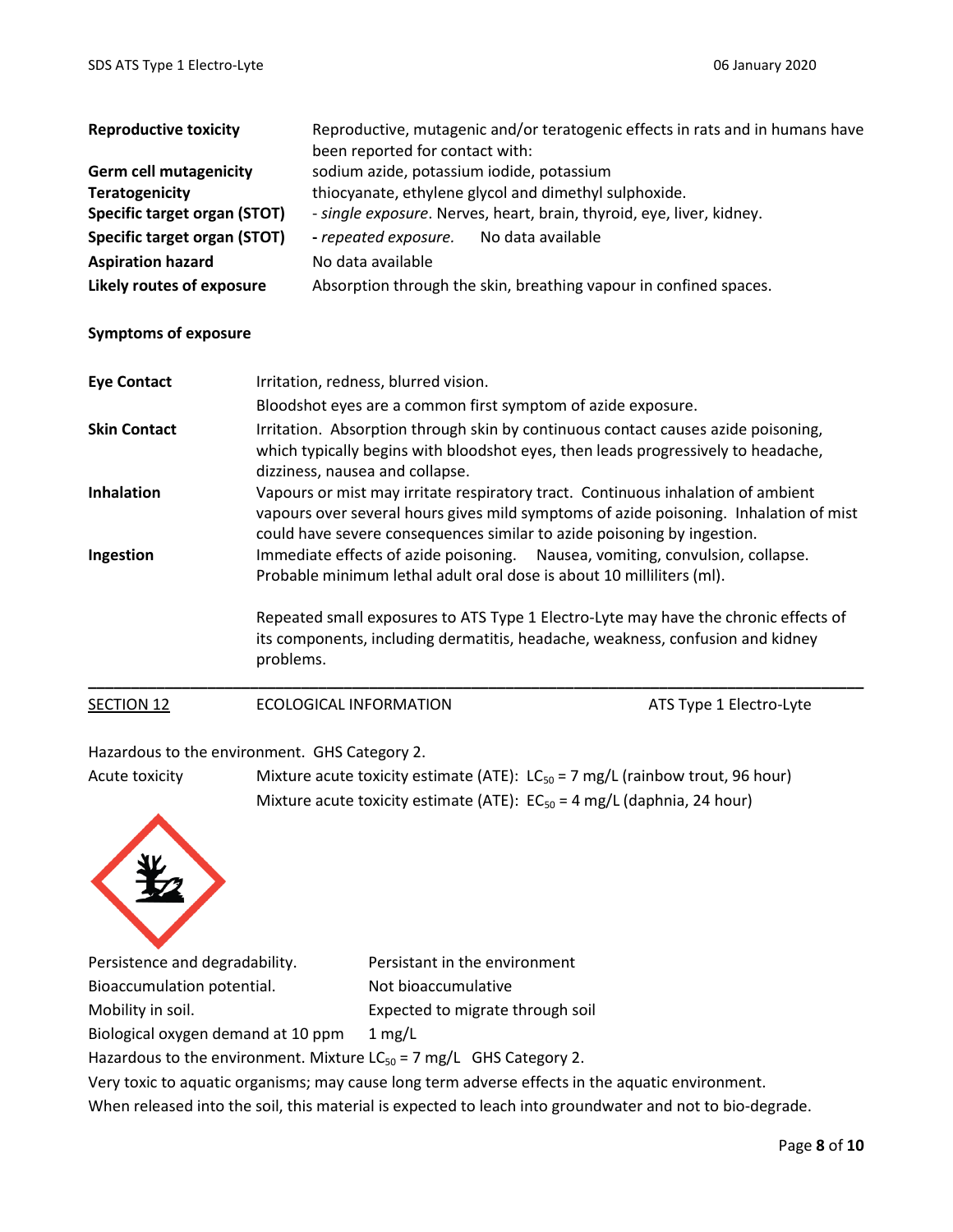| <b>SECTION 13</b> | DISPOSAL CONSIDERATIONS                                                                                                                                     | ATS Type 1 Electro-Lyte                 |  |  |  |
|-------------------|-------------------------------------------------------------------------------------------------------------------------------------------------------------|-----------------------------------------|--|--|--|
| <b>Cleanup</b>    | Wear appropriate protective equipment [coverall, goggles/mask, gloves, foot-ware].<br>Use non-metallic containers. Avoid contact with acid and with metals. |                                         |  |  |  |
|                   | Avoid discharge into drains.                                                                                                                                |                                         |  |  |  |
|                   | Absorb in a non-combustible porous medium [e.g. Vermiculite] with a mild alkali                                                                             |                                         |  |  |  |
|                   | e.g. sodium bicarbonate or carbonate (i.e. baking or washing soda).                                                                                         |                                         |  |  |  |
| <b>Disposal</b>   | Treat as a hazardous waste. Comply with local disposal regulations.                                                                                         |                                         |  |  |  |
| <b>SECTION 14</b> | <b>TRANSPORT INFORMATION</b>                                                                                                                                | A.T.S Electro-Lube units                |  |  |  |
|                   | A.T.S. Electro-Lube units containing the ATS Type 1 Electro-Lyte are classified as:                                                                         |                                         |  |  |  |
|                   | "Dangerous goods in apparatus DGR-CLASS 9".                                                                                                                 |                                         |  |  |  |
|                   |                                                                                                                                                             |                                         |  |  |  |
| Labelling:        | Dangerous goods in apparatus Class 9. UN 3363                                                                                                               |                                         |  |  |  |
|                   | A.T.S. Electro-Lube International Inc.                                                                                                                      |                                         |  |  |  |
|                   | 7388 Wilson Avenue                                                                                                                                          |                                         |  |  |  |
|                   | 'ph. 604-946-1308<br>Delta B.C. Canada                                                                                                                      |                                         |  |  |  |
| Declaration:      | Dangerous goods in apparatus Class 9 UN 3363                                                                                                                |                                         |  |  |  |
|                   | Stow "away from" heavy metals and their compounds "separated from" acids.                                                                                   |                                         |  |  |  |
|                   | Packed in accordance with the TDG, DOT, ICAO and IATA transport regulations.                                                                                |                                         |  |  |  |
|                   |                                                                                                                                                             |                                         |  |  |  |
|                   | Transport is in proper containment (e.g. divided fibre carton) with up to {Units per package}:                                                              | Sea and Air                             |  |  |  |
|                   | Land<br>Passenger: Micro{100} Mini{100} Budget{100} Jumbo{100}                                                                                              | Micro{40} Mini{40} Budget{20} Jumbo{14} |  |  |  |
| Cargo:            | Micro{100} Mini{100} Budget{100} Jumbo{100}                                                                                                                 | Micro{40} Mini{40} Budget{20} Jumbo{14} |  |  |  |
|                   |                                                                                                                                                             |                                         |  |  |  |

### SECTION 15 REGULATORY INFORMATION **A.T.S. Electro-Lube units**

All components of ATS Type 1 Electro-Lyte are contained in the Canadian Domestic Substances List (DSL). A.T.S. Electro-Lube units containing ATS Type 1 Electro-Lyte are packed and transported in compliance with the Canadian Transportation, the US Department of Transport Dangerous Goods*,* ICAO and IATA Regulations.

The A.T.S. Electro-Lube units are UL and cUL certified as intrinsically safe for Class I, Groups A,B,C,D; Class II, Groups E,F,G; Class III hazardous locations.